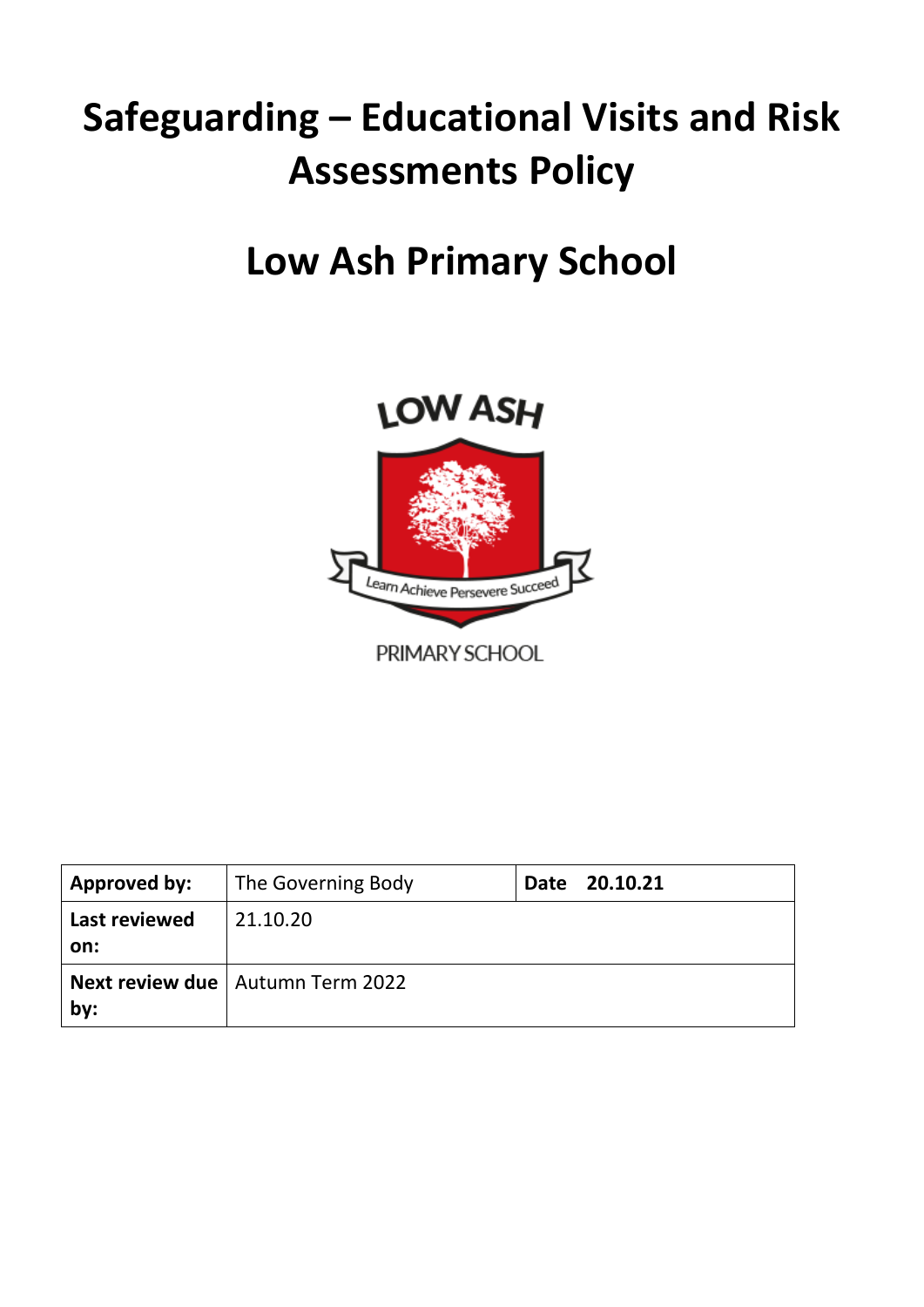#### **Rationale**

At Low Ash Primary School, educational visits are seen as an integral part of school life. As part of our aim to provide a broad and balanced curriculum, educational visits:

- have a stated educational purpose with clear, relevant and achievable aims and objectives
- enhance learning opportunities
- develop personal and social skills
- provide a positive contribution to the development of cross-curricular dimensions
- enhance our History, Geography, PE and other subject delivery

Visits include:

- walks around the local area
- local visits which include travelling by minibus
- half or full day visits which need transport minibus, public transport or private bus/coach
- residential visits

A major consideration in the organisation of any visit must be the safety of the participants, and this, as in all other respects, both the LA guidelines and the school policy must be complied with. The minimum adult-to-pupil ratio is dependent on the nature of the visit and the age of the pupils – staff must therefore check that they comply with all school and LA requirements and regulations. The organiser must be satisfied that the venue is a suitable one, with all that this entails, and, where applicable, that any officials from the venue who will be involved in the visit, are qualified and dependable.

#### **Safeguarding**

Low Ash Primary School is committed to safeguarding and promoting the wellbeing of pupils at the school. Staff are vigilant in identifying safeguarding issues, reporting concerns in writing to a 'Named Person' for child protection in school, namely the Inclusion Leader (Designated Safeguarding Lead - DSL), Co-Headteachers, Deputy Headteacher, Assistant Headteacher or Learning Mentor (all are Deputy Designated Safeguarding Leads – DSLs). Staff attend child protection awareness training every year. The school's Child Protection and Safeguarding Policy provides detail regarding policy and procedures. The procedures described in this policy are designed to promote and ensure the safety and wellbeing of all pupils.

#### **Role of the Educational Visits Coordinator - EVC**

The EVC is Dan Hurst (Deputy Headteacher).

It is the coordinator's responsibility to: -

- ensure there is a named Visit Leader who is assigned overall responsibility for the organisation and monitoring of the visit together with liaising with school staff. The Visit Leader will have experience in managing, supervising and controlling the age groups going on the visit and has the skills to organise the group effectively. They are aware of the school's policies and protocols for off-site emergency situations (eg. child missing / absconded)
- ensure the Visit Leader and / or other supporting adults have the relevant skills, qualifications and experience if acting as an instructor
- ensure all required actions including any identified training requirements pertinent to the nature of the visit have been completed before the visit begins
- ensure the risk assessment forms are completed which includes mode of travel that is appropriate (safe and risk assessed); expected travel times, both departure and return; relevant medical and educational needs; full details of the venue; a register of all of the adults and pupils in the visit group
- update, communicate and discuss school policy in relation to trips/visits
- keep up to date with national and LA guidelines regarding visits, especially Health and Safety issues including the latest Covid-19 government advice

#### **Planning**

Educational visits should be included in initial and long-term planning. In some cases, it will be necessary to plan further in advance, for example at the beginning of the school year, as some visit locations are in heavy demand.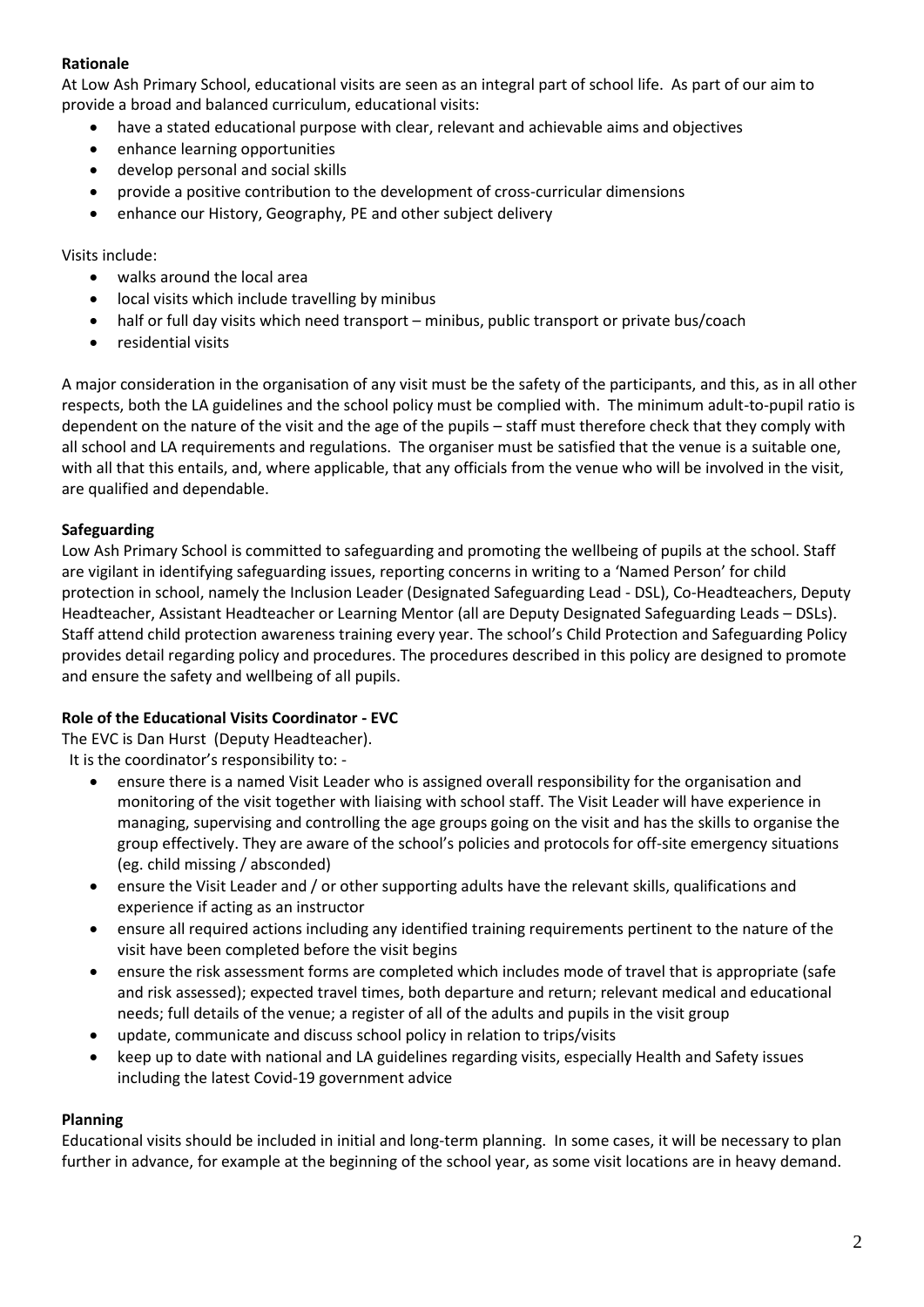Information needs to be sent for in advance, and where possible, a pre-visit arranged. The information collected should include disabled access, disabled toilets and include any information needed for wheelchair access, so that provision can be made for all children for the whole visit.

#### **SECTION 1 BEFORE THE VISIT**

#### **Exploratory/Preliminary Visits**

All visits will benefit from an exploratory/preliminary visit if the visit is not a regular event. For outdoor activities the exploratory visit is absolutely necessary for safety reasons but also for reasons of sound educational planning.

Exploratory visits contribute to overall planning by ensuring that the venue:

- can be assessed with regard to its ability to meet the aims and objectives of the visit
- can be effectively assessed for risk
- can cater for the individual needs of the group
- can direct the visit's itinerary to make the best use of the venue's educational potential

Exploratory visits contribute to overall planning by ensuring that the Visit Leader:

- is familiar with the geographical, logistical and social aspects of the venue
- has obtained names and addresses of other schools who have used the venue
- has met staff at the venue and has obtained advice from them

Once a member of staff has decided on the visit location which needs a coach or minibus, then detailed preparation needs to start at least one month in advance. Approval 'in principle' needs to be obtained from the Co-Headteachers or Deputy Headteacher.

The school calendar should be checked to make sure the date is free. Costings must be worked out with the appropriate member of the office staff before any booking is made. Ring and book your venue, then give the appropriate member of the office staff the dates, venue (including address and telephone number), and time of coach. A coach or minibus can then be booked. Visits should be accessible for all children.

Once the details of the visit have been confirmed then a letter to parents needs to be drafted. The letter should include details of:

- nature and purpose of the visit
- venue
- date
- departure and arrival times
- what to wear
- what to take
- packed lunches no glass bottles
- cost, including a statement about voluntary contributions
- supervision arrangements
- a clear reply slip giving permission must be included for parents to return

**N.B**. Parents/carers and adult helpers are not to be charged when accompanying a class. Their admission fee, if applicable, should be budgeted for in the cost of the children's visit.

Staff should send their slips and monies school via Parent Pay. Every effort must be made to collect the voluntary contributions, but no child should be left at school because their family cannot pay.

**A risk assessment** must be completed and approved by one of the Co-Headteachers and Deputy Headteacher (or another senior leader in their absence). All staff on the visit need to be aware of this form. (Refer to Appendix 1). In most cases, these documents are uploaded onto Evolve (an online system for the planning, approval and management of educational visits) which is supported by the local authority.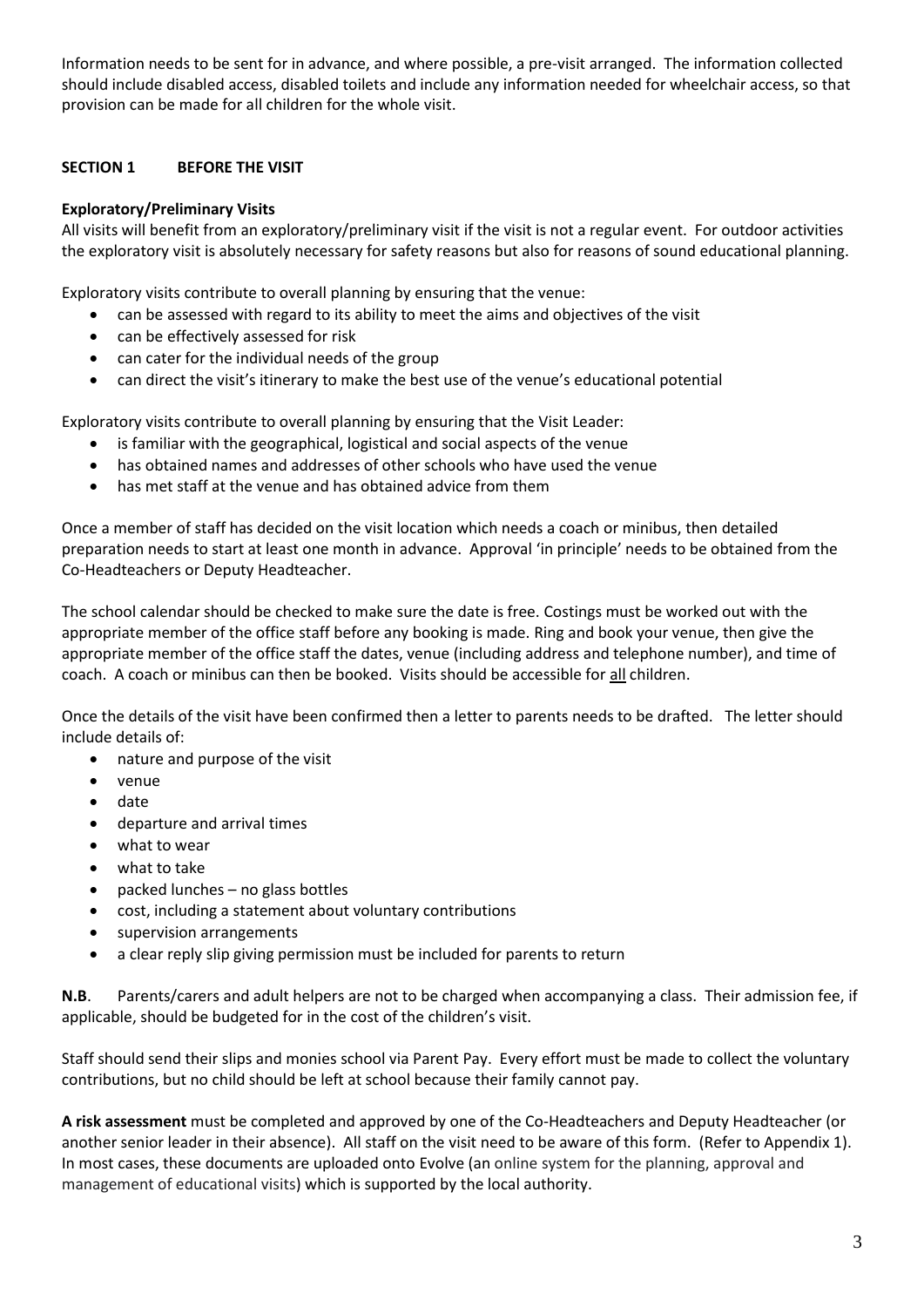#### **First Aid**

First aid considerations must form part of the risk assessment – these considerations should include:

- the numbers in the group and the nature of the activity
- the nature of any likely injuries and how effective first aid would be
- the distance to the nearest hospital and availability of transport

N.B. All adults in the group should know how to contact the emergency services.

In all cases a nominated person, either at school or based at the venue, should be in charge of the first-aid arrangements, e.g. a fully trained first-aider is required for adventurous activities, visits abroad or residential visits. However, for normal school trips and visits the group leader should have a good basic working knowledge of first aid and ensure that an adequate first-aid box/bag is taken.

#### **Itinerary**

A detailed itinerary needs to be planned for the whole visit. This should include:

- times
- places, with phone number in case of emergency, details of disabled facilities and access if appropriate
- activities
- groups
- supervision

#### **What to take**:

- first aid kit
- any medication specific children need, for example for asthma/ Epipens
- access to emergency contact list
- sick bucket, paper towels, plastic bags, disinfectant and sawdust
- any resources or equipment needed
- cheque(s) to pay for costs

#### **Charges**

Visits which occur during school hours must be provided free of charge. However, parents/carers can be asked to make a voluntary contribution towards the cost of the trip. In reality the value of the requested contributions equates to the total cost of the visit and therefore if insufficient voluntary contributions are forthcoming the visit may have to be cancelled – parents/carers must be notified of this contingency. Pupils whose parents/carers do not contribute cannot be discriminated against.

#### **Costs**

The amount the children pay needs to cover the whole cost of the visit including transport, admission fees, educational packs, adult helpers etc. unless the class/year group's attendance vouchers are being used.

#### **Adult to child ratio**

Ratio of adults to children should be at least 1:6 in Nursery and Reception classes, rising to a ratio of 1:10 in Year 6. The number of adults needed will depend on the nature of the visit and the amount of supervision needed. Some children may need one-to-one support due to individual needs. This should be identified on the risk assessment.

#### **Uniform**

It is easier to identify children if they are wearing their school uniform. If the visit is likely to involve a lot of outdoor activities, for example, to a farm, then request that parents send their children in suitable clothing and footwear.

#### **Safety**

- children must be supervised by an adult at all times, including lunch times
- a suitable place for lunch and toilet facilities needs to be considered
- staff must make an assessment of any potential hazardous situations before the visit takes place, for example children's playgrounds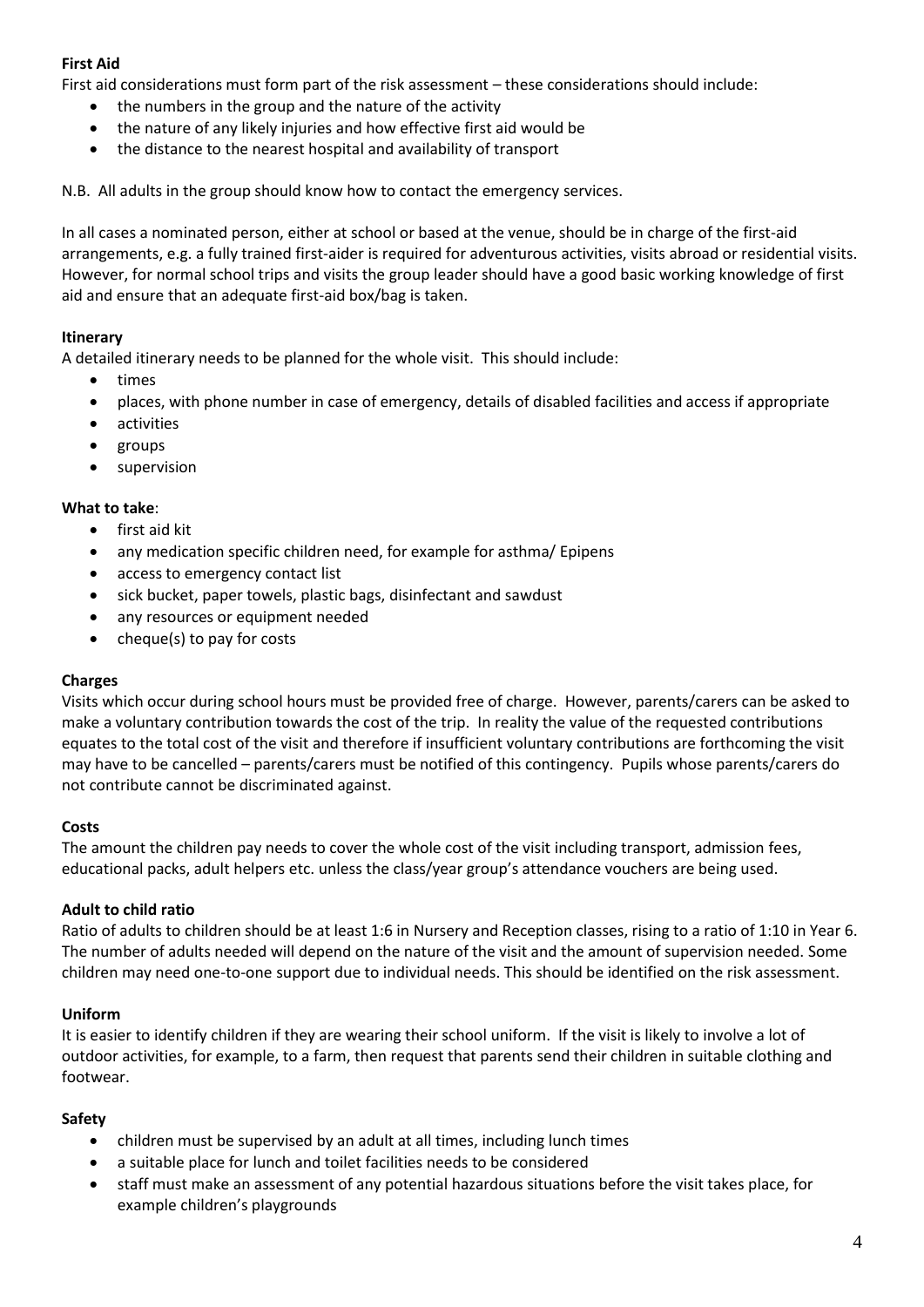- specific children with behaviour or medical needs should, ideally, be in a group with the class teacher (unless there is one-to-one or additional support)
- all adults need to be comprehensively briefed so that they know the itinerary, which group of children are in their charge, the aims of the visit, and exactly what their duties are

If the venue for the visit is not familiar to an instructor or prospective group leader then an exploratory visit must be undertaken if:

- the visit is abroad or;
- the visit involves a residential element or;
- the visit involves outdoor activities, e.g. caving, climbing, hill walking, trekking or water sports.

#### **Pocket Money**

This is at the discretion of the class teacher.

#### **Residential Visits**

All residential visits follow Education Bradford guidelines. Plans for a residential visit need to take place 9 to 12 months in advance. Prior to any residential visit, the staff responsible need to visit the venue to:

- check for suitability and safety, especially appropriate safety standards in outdoor activity centres
- look at disabled access/facilities/arrangements
- collect information about the venue and its surrounding area
- find out location, address and phone numbers of the local doctor's surgery, nearest hospital etc

Following the initial visit, costs need to be worked out. A meeting for parents/carers must then be arranged. This should explain:

- purpose of visit
- costs, including a planned saving scheme
- practical arrangements
- itinerary
- arrangements for supervision and safety
- insurance arrangements
- medical and emergency arrangements
- consent forms
- contact numbers

#### **Further preparations**

- a detailed itinerary
- contact numbers of parents and staff
- medical and dietary arrangements needed
- rotas of staff on duty
- use of leisure time
- stand-by staff arrangements (they must be available throughout the entire event, and must hold all information, contact numbers, hotel numbers etc, to enable them to respond to an emergency at either end)

All information regarding the visit should be held in school with further copies held by either the Co-Headteachers or Deputy Headteacher. On any occasion when pupils will be away from the school the catering staff should also be notified, preferably at least two weeks prior to the visit. In all cases, the teachers from whose lessons or extracurricular activities pupils will be absent should be informed.

#### **Insurance**

The LA 'all risks' policy covers insurance for all off-site visits

This blanket policy includes:

• medical and associated expenses (including Worldwide Emergency Medical Assistance)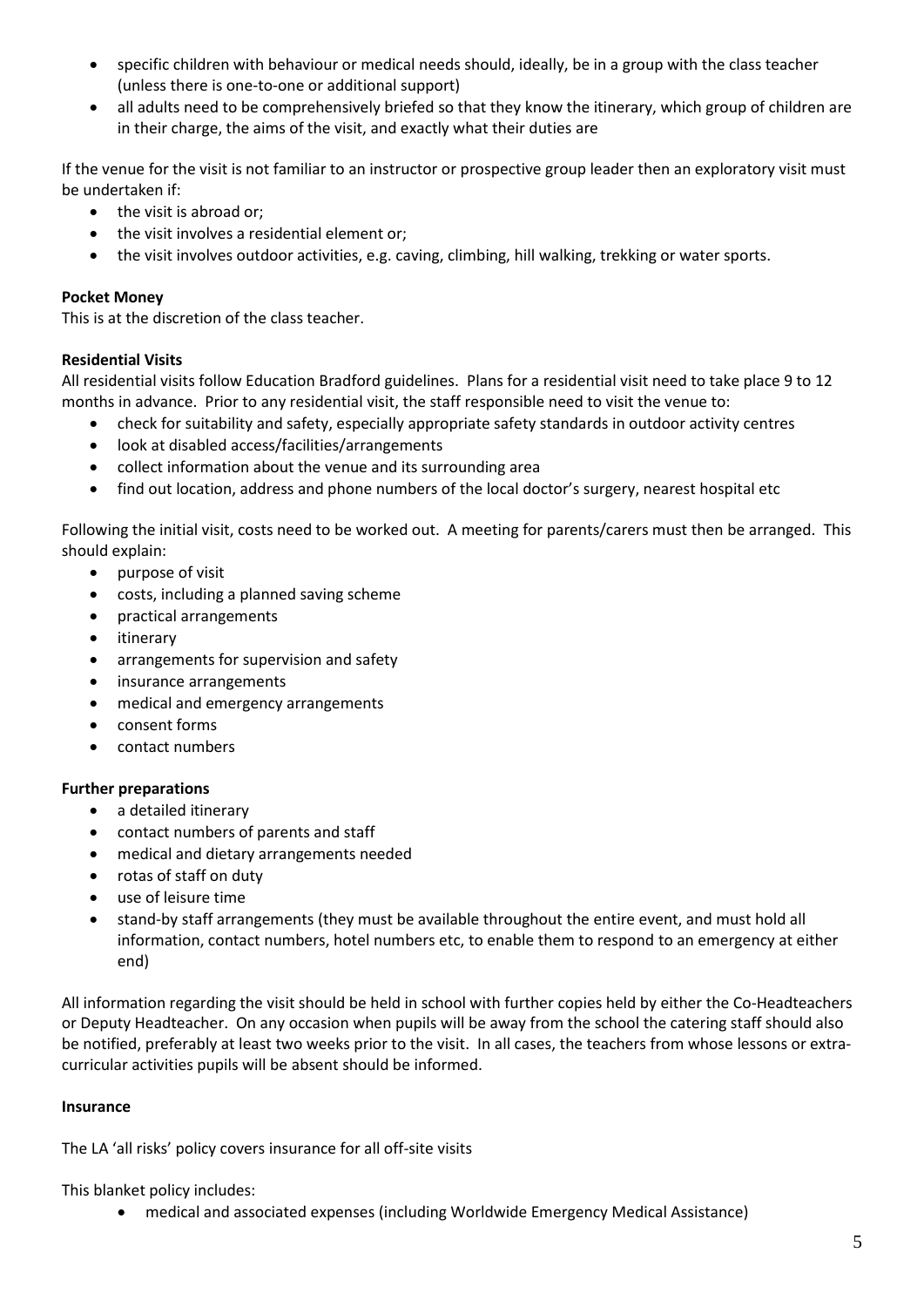- personal accident
- cancellation/ curtailment expenses
- personal effects and money
- legal liability (third party)

#### **SECTION 2 DURING THE VISIT**

- staff must ensure the adequate supervision and safety of all children at all times
- in the case of any emergency, the appropriate adults at school and parents/carers must be contacted immediately
- children should know which adult is on duty at all times
- all individual group leaders should carry mobile phones and have the mobile telephone numbers of all adults on the trip in case of emergency

#### **Dealing with accidents and emergencies**

#### **i Accidents**

In the event of a pupil injuring themselves, dealing with that incident must take priority. **All participation in such activities must stop** and pupils must be instructed to rest quietly and not to make any further use of any equipment/hardware associated with the accident, until the incident has been dealt with and the welfare of the injured party has been organised. Pupils must be made aware of the circumstances leading up to the accident and an appropriate short discussion about the incident should serve as an example to others.

Small cuts and abrasions can be dealt with using the first aid bag but more serious incidents should receive the attention and evaluation of a qualified 'first aider'. All accidents however minor should be reported in the School Accident book by the end of the day on which they occur – if the visit is abroad then the incident should be written up as soon as possible on return to the school. The accident book must then be countersigned by the Deputy Headteacher.

#### **ii Illness and Sickness during the visit**

Pupils must be encouraged to report that they are feeling unwell during a visit – otherwise it is possible that their condition could cause them to lose concentration or become faint. They should have confidence in knowing that such matters are regarded seriously from a health and safety point of view, e.g. the unwell pupil may have an increased chance of an accident. Opportunities must be afforded in such circumstances for the pupil to leave the activity to visit the cloakroom, get some fresh air, have a drink of water, rest, etc. and the advice of a first aider should be sought if there is cause for concern, or if it is thought that the incident is not genuine. However, pupils must not leave the activity without first informing a member of staff of the situation.

#### **iii If a child goes missing during the visit**

In the event of a child going missing, the visit leader should organise an initial check and then raise the alert, contacting school (and the visit provider if appropriate) and local police. Procedures will follow those described in the Child Missing From School Trip protocol (Appendix to Missing Child and Safeguarding Policies. (see protocol for more detail).

#### **iv Emergency Procedures**

In the event of an emergency, contact school for advice. If this is not possible, follow the Bradford MDC guidelines on Serious Injury Incident Procedure:

*In the event of a fatal or serious injury incident (i.e. involving employees or those under your charge) you should ring the following number:*

*During office hours, the Safety Adviser on 01274 431007. A serious injury incident is one which results in life threatening injuries, or one involving multiple casualties with major injuries. Major injuries are defined*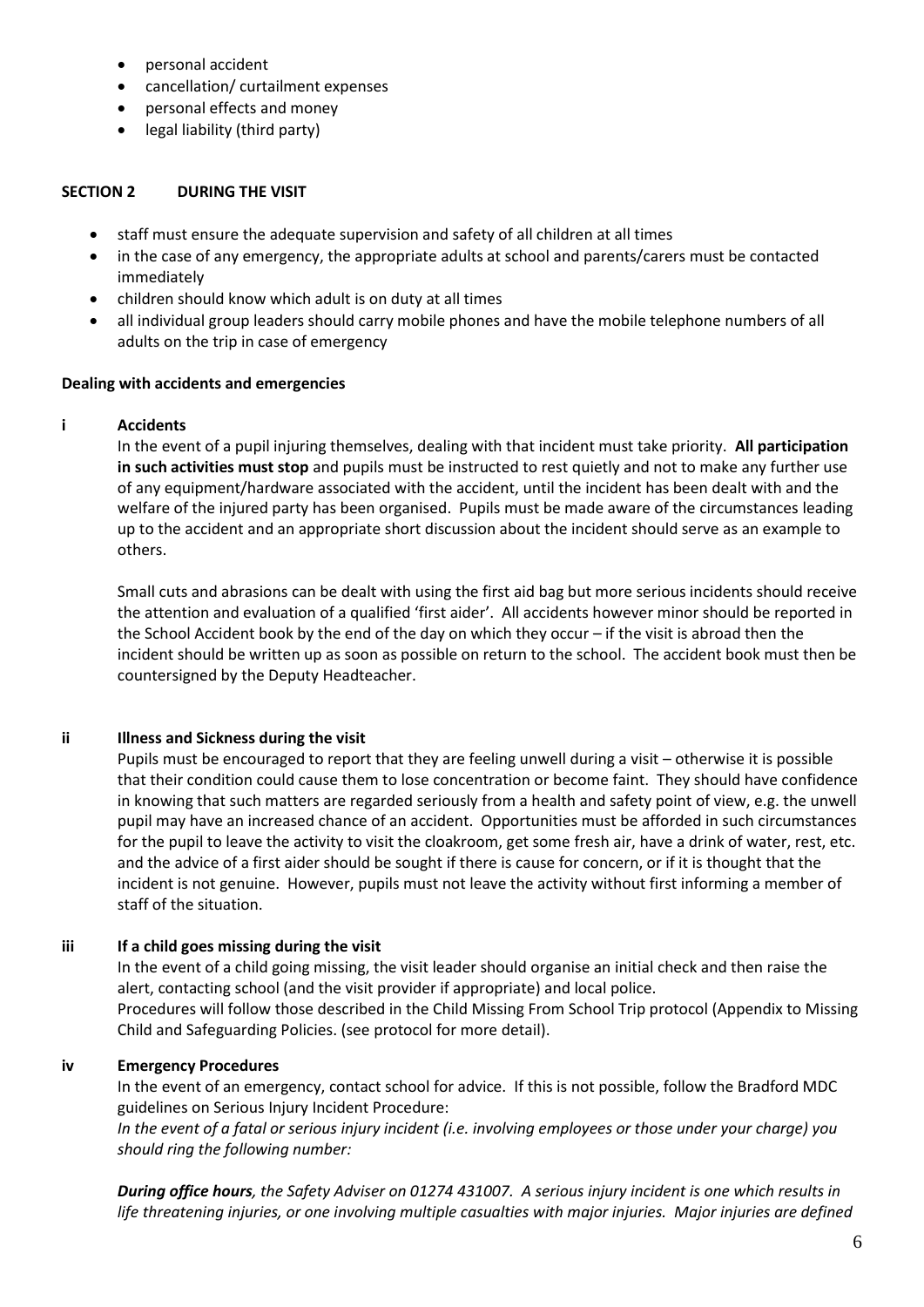*as fractures, amputations, loss of consciousness, eye injuries or injuries requiring admittance to hospital for more than 24 hours.*

*Outside office hours contact 01274 431000 and request that contact be made by them with a member of the Emergency Planning Team.*

#### **Policy review**

The policy will be reviewed by the Full Governing Body every two years, or earlier if deemed necessary.

This Policy was agreed on

**Signed: ………………………………….**

**Chair of Governors**

**Review date**: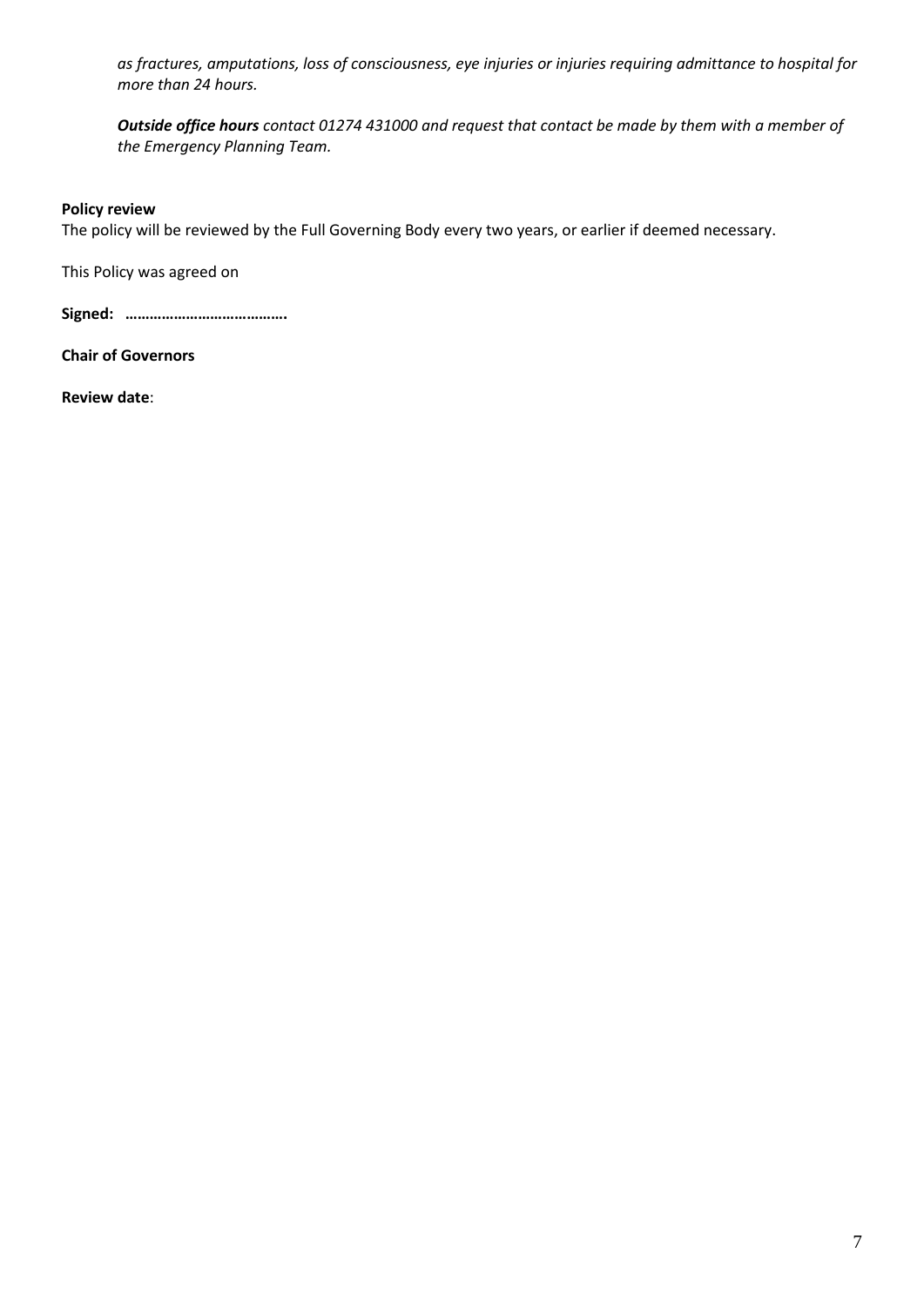#### **APPENDIX 1**

#### **Risk Assessment Process**

For any proposed school trip a risk assessment will be completed. This will involve the following steps.

**STEP 1 – INTITIAL PROPOSAL & HAZARD RATING –** The person proposing a trip will collect the necessary details to inform the Deputy Headteacher of the proposed visit.

**STEP 2 – INITIAL APPROVAL –** The Deputy Headteacher will assess the information provided and decide whether the trip:

a) conforms to the type of school trip the school will undertake and

b) is able to be organised effectively in order to minimise/control the risks associated with it.

If the assessment indicates that the requirements have not been met or there is insufficient information on which to make a decision, then either additional information will be requested or the suggested trip will be indicated to have been disapproved.

If approval is given then an individual will be appointed as the SCHOOL TRIP ORGANISER for the trip and the trip given a risk assessment classification by the EVC. The risk assessment classification will be High, Medium or Low. This is based on the following:

**High Risk –** Trips abroad and/or involving adventurous activities **Medium Risk –** Other residential trips. **Low Risk –** Short duration trips in the local vicinity or regular trips. This would include visits to local shops, the park, etc.

**This is not an absolute indicator of the risks involved in a trip, but is used to identify the likely timescales requested in order to make adequate arrangements for the safe management of the trip.**

**STEP 3 – SPECIFIC RISK ASSESSMENT** – The SCHOOL TRIP RISK ASSESSMENT PROFORMA CHECKLIST, (See Appendix 2) is to be completed by the SCHOOL TRIP ORGANISER. This will include, or have attached, all relevant information about the trip.

**A detailed outline of the specific risks and ways of minimising these risks, including any specific needs of pupils with SEN, must also be completed.** (Appendix 3)

This is the key element to the process and it is important that all relevant aspects are considered. These will vary considerably depending on the trip but the higher the risk rating the more complex the arrangements are likely to be.

**STEP 4 – FORMAL APPROVAL OF TRIP.** Once completed, the Risk Assessment Form will be submitted to one of the Co-Headteachers and Deputy Headteacher together with any supporting paperwork. Co-Headteacher and Deputy Headteacher will then decide whether the trip should proceed to the next stage, whether additional information is required or if the trip is no longer felt to be appropriate.

For most school trips, including residentials, risk assessments are logged onto the Bradford Council 'Evolve' system, where they are reviewed and approved by the authority. School uses Evolve to upload the risk assessment documents for all school trips which are then reviewed by one of the Co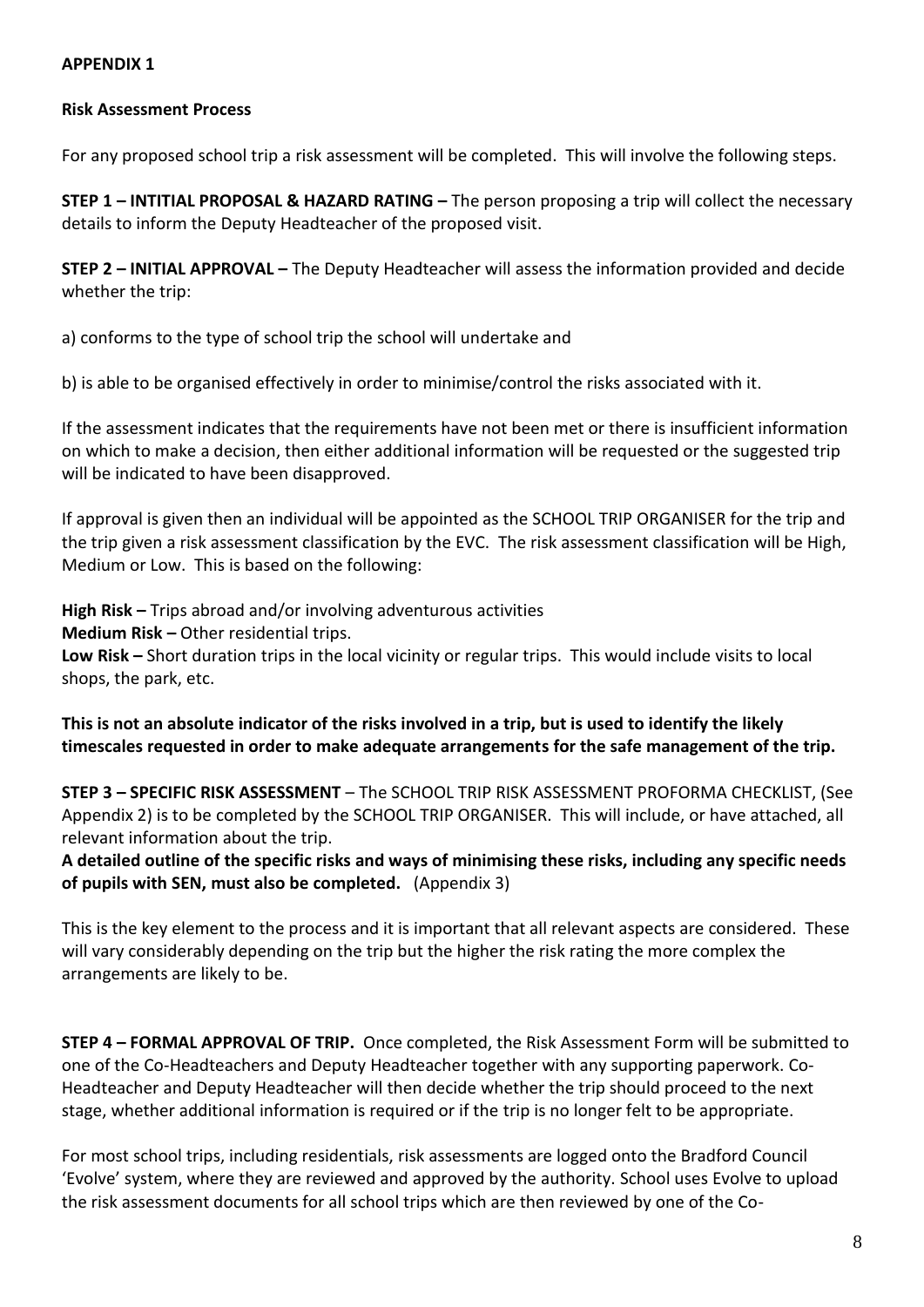Headteachers and the Deputy Headteacher. In the case of local walks, parents will be informed, risk assessments completed by the trip leader and then submitted for approval by one of the Co-Headteachers and Deputy Headteacher via Evolve.

**STEP 5 – PARENTAL INTEREST –** A letter is to be sent to parents/guardians explaining in detail what the trip aims to do and asking them to indicate whether they would be prepared for their child/guardian to attend. It must also indicate whether they will need to contribute towards the funding of the trip and the likely cost.

Provided sufficient interest is indicated then the process will move to the next step.

**STEP 6 – CONFIRMATION OF VENUES ETC. -** This is where the relevant provisions will be finalised. In particular the venue and transport will be booked and both the numbers of pupils to attend and adult supervisors confirmed.

**STEP 7 – LETTER TO PARENTS -** Parents will be notified what they will need to provide, e.g. pocket money, packed lunch etc. Parents will also be asked to notify the school of any particular needs of pupils, this covering diet, medication, plus use of non-prescribed medication.

**STEP 8 – BRIEFING OF PUPILS -** This is essential so that pupils know what to expect and what is expected of them. In particular they will need to be advised what is to happen on each day, which must include where they are to meet, clothing etc. required, what papers they to bring with them.

**STEP 9 – EMERGENCY -** Details relating to Emergency provision will be finalised.

**STEP 10 – THE TRIP -** The trip takes place.

**STEP 11 – DEBRIEF & EVALUATION -** Staff and pupils involved will be asked to comment on the trip identity any concerns and also to highlight where things worked out positively.

**REVIEW -** This policy is a working policy and will be subject to regular review in practice. The school will periodically review the process to ensure that it continues to work effectively.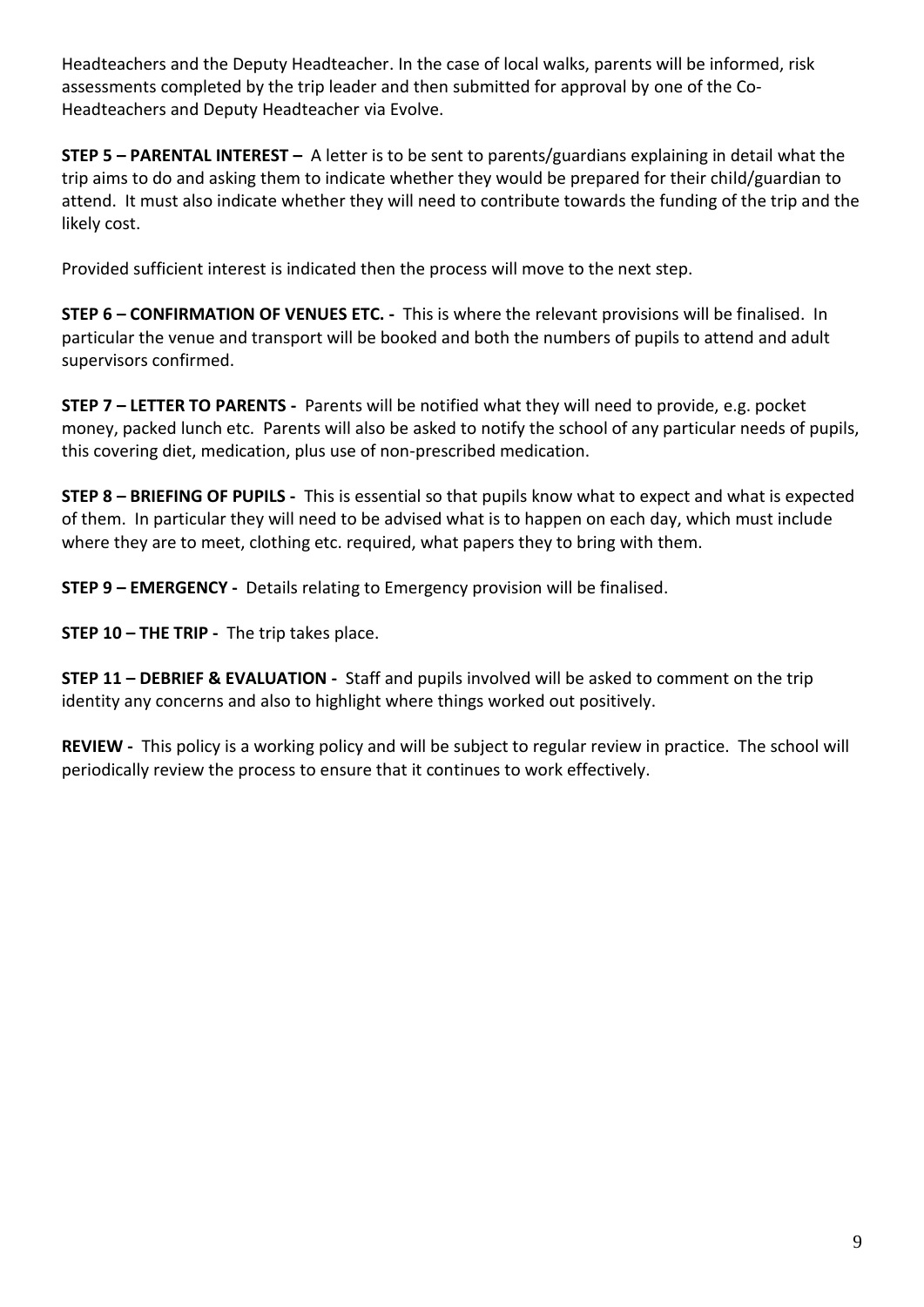## **Low Ash Primary School SCHOOL EVENTS: RISK ASSESSMENT**

| <b>Destination:</b>                                                                                      | <b>Purpose of Visit:</b>                                                                                                                                                                                                                                                                                                                                         |  |  |  |  |
|----------------------------------------------------------------------------------------------------------|------------------------------------------------------------------------------------------------------------------------------------------------------------------------------------------------------------------------------------------------------------------------------------------------------------------------------------------------------------------|--|--|--|--|
|                                                                                                          |                                                                                                                                                                                                                                                                                                                                                                  |  |  |  |  |
| <b>Contact Tel:</b>                                                                                      |                                                                                                                                                                                                                                                                                                                                                                  |  |  |  |  |
| <b>Year Group/Class involved:</b>                                                                        | <b>Date of Visit:</b>                                                                                                                                                                                                                                                                                                                                            |  |  |  |  |
| <b>Cost of Outing:</b>                                                                                   | <b>Contribution from Parents:</b>                                                                                                                                                                                                                                                                                                                                |  |  |  |  |
| <b>Time of Departure from School:</b>                                                                    | <b>Estimated Return to School Time:</b>                                                                                                                                                                                                                                                                                                                          |  |  |  |  |
| Type of Travel to be used and company (if<br>an external provider):<br><b>Contact number of company:</b> | <b>Meeting and Dropping off Area:</b>                                                                                                                                                                                                                                                                                                                            |  |  |  |  |
| <b>Staff Involved:</b>                                                                                   | <b>Check List</b><br>Done: √                                                                                                                                                                                                                                                                                                                                     |  |  |  |  |
|                                                                                                          | Travel confirmed?<br>Cook informed?<br>Key Stage co-ordinator informed?<br>Letter to inform parents?<br>(include date, cost, times, reasons for visit)<br>First Aid Kit organised?<br>Staff aware of programme?<br>Mobile phone numbers of all group leaders'<br>exchanged in case of an emergency<br>Adult responsible for checking school<br>lunches $\square$ |  |  |  |  |
| <b>Authorisation by Deputy Headteacher</b>                                                               |                                                                                                                                                                                                                                                                                                                                                                  |  |  |  |  |
|                                                                                                          |                                                                                                                                                                                                                                                                                                                                                                  |  |  |  |  |
| Deputy Headteacher                                                                                       |                                                                                                                                                                                                                                                                                                                                                                  |  |  |  |  |
| <b>Authorisation by Headteacher</b>                                                                      |                                                                                                                                                                                                                                                                                                                                                                  |  |  |  |  |
| Headteacher                                                                                              |                                                                                                                                                                                                                                                                                                                                                                  |  |  |  |  |